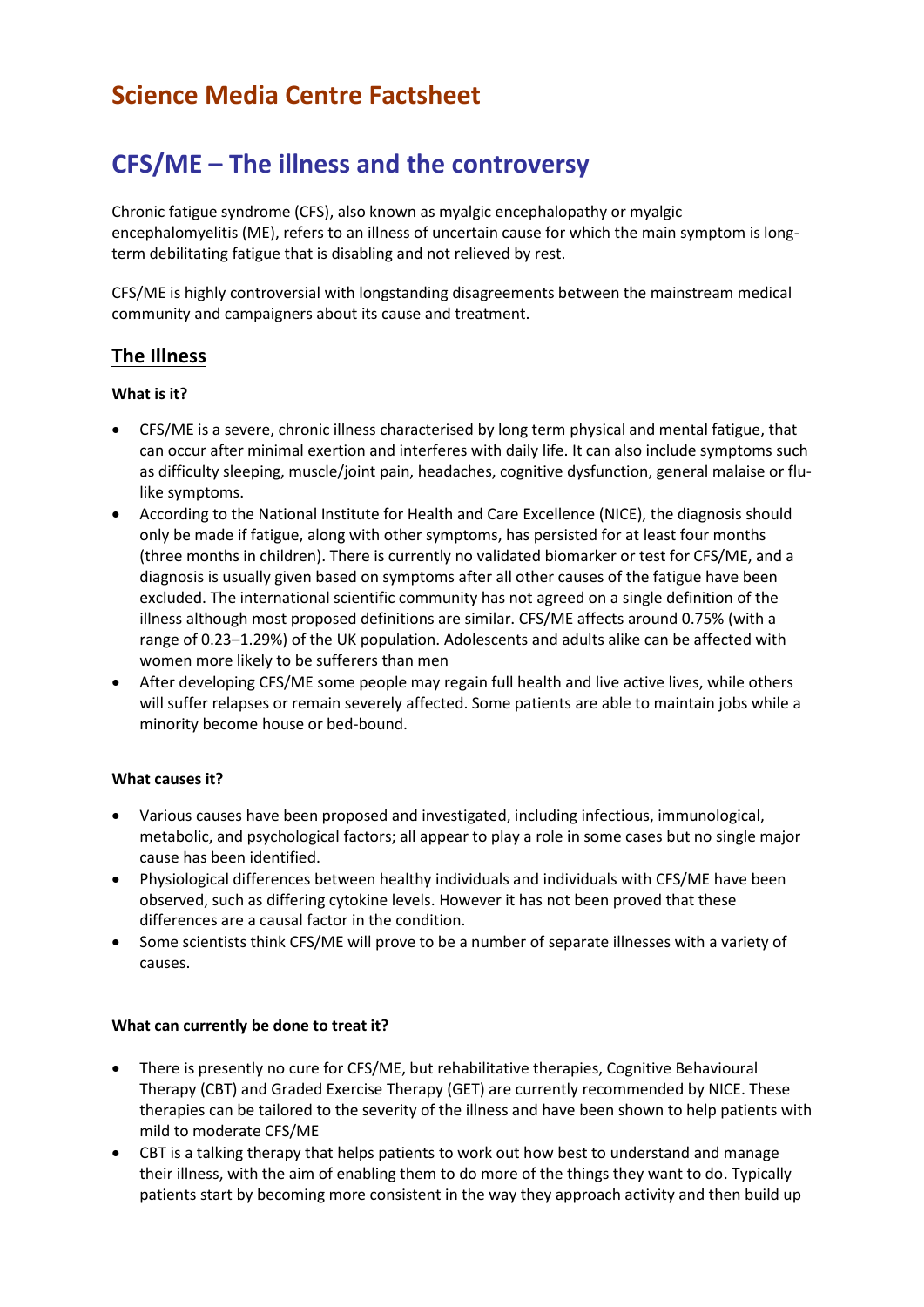activities slowly over time. CBT can also help patients to improve their sleeping pattern. Some evidence suggests that CBT can have subsequent physiological effects such as reducing levels of the stress hormone cortisol. CBT is used in a variety of other conditions such as anxiety disorders, insomnia, chronic pain, inflammatory disorders and neurological conditions

- GET is a structured exercise programme that helps the patient to establish a comfortable and stable level of physical activity before trying out gradually increasing activity in a consistent and carefully monitored way. GET also aims to help patients to gradually do more of the activities that they value. It can also be used to aid recovery from other illnesses such as heart disease and cancer
- Medical care also has a role in helping patients to manage other symptoms such as pain
- Based on evidence from numerous studies and clinical trials, CBT and GET, when given as supplements to medical care are considered the best currently available treatments. They offer an overall moderate benefit in reducing fatigue and increasing activity, with some patients benefitting more than others. The trials also show that CBT and GET are safe, when delivered appropriately by trained practitioners
- Other proposed treatments such as 'pacing', which for most people is the same as activity management but can be done in lots of different ways, are not supported by evidence as effective treatments, despite some patients preferring this approach. NICE states 'there is insufficient research evidence on the benefits or harm of pacing'

# **The Controversy**

### **What is the controversy?**

- Amongst the mainstream medical research community, CFS/ME and NICE recommended management is not especially controversial. Likewise, data from centres specialising in CFS/ME report good patient outcomes and satisfaction. However the management is highly controversial among a minority of patients and doctors. A major point of contention is whether psychological and/or behavioural factors play any role in the illness, and likewise whether psychological and behavioural therapies have anything to offer as treatments.
- One reason behind the controversy, which is long standing, is a concern that recommending these sorts of therapies means that the illness is 'all in the head' and not a 'real illness'. This view dates back to previously pejorative media coverage (such as describing it as 'yuppie flu') and a perceived lack of recognition by doctors and others that CFS/ME is a serious illness
- Some people do not accept that psychological factors play a role in the illness or its treatment and dispute many aspects of the evidence that supports CBT and GET as treatments. Some also claim that these treatment are harmful. A minority have engaged in activities designed to actively disrupt such research.
- Doctors and scientists have repeatedly emphasised that the use of CBT or GET as treatments does not indicate that an illness is purely 'psychological' in nature and that the oft-repeated but unhelpful dichotomisation of illness into either psychological or physical is neither scientifically valid nor clinically useful. The scientific evidence increasingly renders medical boundaries between body and mind as obsolete.
- The existing evidence for CBT and GET for CFS/ME, cited by the scientific community and underpinning NICE recommendations, consists of approximately a dozen randomised controlled trials and meta-analyses published in journals like *The Lancet* and *PLoS*, and three Cochrane reviews (generally considered the gold standard of medical evidence). Those who disagree with this body of evidence cite review articles and reanalyses of trial data published in low impact factor journals such as *The Journal of Health Psychology* and *Fatigue: Biomedicine, Health & Behavior*
- The current NICE guidance were published in 2007 based on evidence available at that time. Subsequent clinical trials and reviews have continued to support the recommendation that CBT and GET should be offered for people with mild or moderate CFS/ME. NICE reviews all of its guidance periodically. In the summer of 2017 NICE stated that there was not sufficient new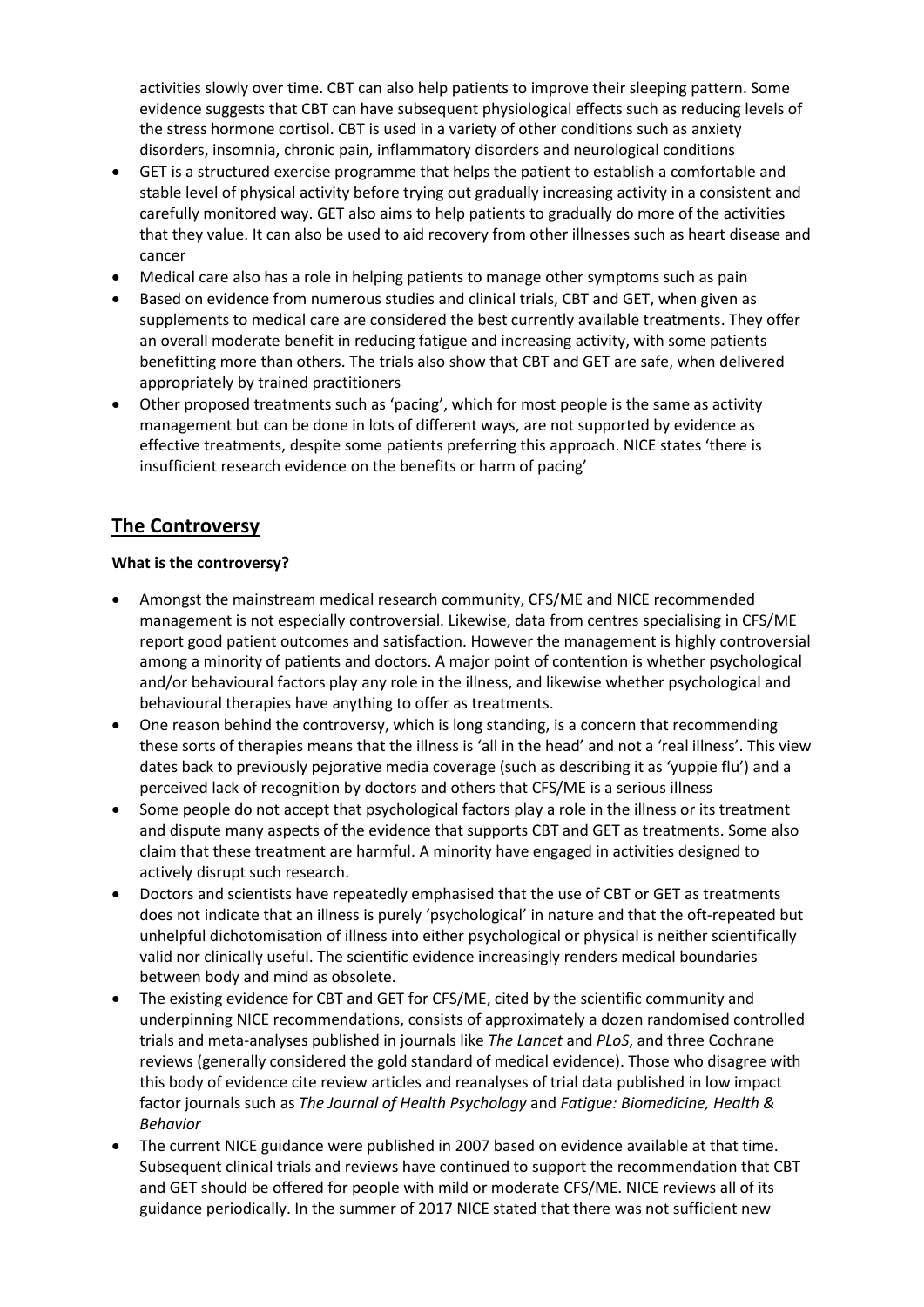evidence to warrant reassessing its guidance, but after a public consultation on this stance received extensive feedback from patient groups, NICE is now reviewing whether its recommendations need to be changed. The results of this review are expected in 2020. After sustained pressure from activists the CDC has removed mention of CBT and GET from its website and currently states that there is no approved treatment for CFS/ME despite evidence to the contrary.

### **The evidence**

- Among the evidence base for the use of CBT and GET for CFS/ME, the trial that attracts the most controversy is the PACE Trial funded by the UK Medical Research Council (with small amounts of additional funding from the Department of Health, Department of Work and Pensions and the Scottish Chief Scientist Office). It aimed to compare the efficacy of CBT, GET, and Pacing as supplements to medical care and medical care alone. Its main findings were published in *The Lancet* in 2011 and its findings were consistent with previous evidence that CBT and GET were moderately effective and safe treatments for CFS/ME patients. It found that on average these treatments improved patients illness more than the other treatments tested; some individual patients improved a great deal and others not at all. It also found that pacing was not effective. These findings were well received by most clinicians but not by some activists.
- Critics of the trial have claimed that it was poorly designed. However, experts from the medical community, including independent statisticians, trial design specialists, and other researchers have stated that it is a good quality trial albeit with unavoidable limitations reported in the paper. The trial was included in Cochrane Reviews of the evidence-base.
- Other trials that have attracted similar criticism include a number of trials conducted in the Netherlands, the on-going MAGENTA trial in the UK, the recently launched FITNET-NHS trial in the UK and recently published SMILE trial. These are all trials investigating whether forms of CBT, GET or other behavioural therapies can help patients with CFS/ME
- Whilst CBT and GET are the best currently available treatments, CFS/ME clinicians, researchers, and patient groups all agree that more funding and more high quality research is needed to better understand the causes and mechanisms involved in the illness if we are to develop more and better treatments